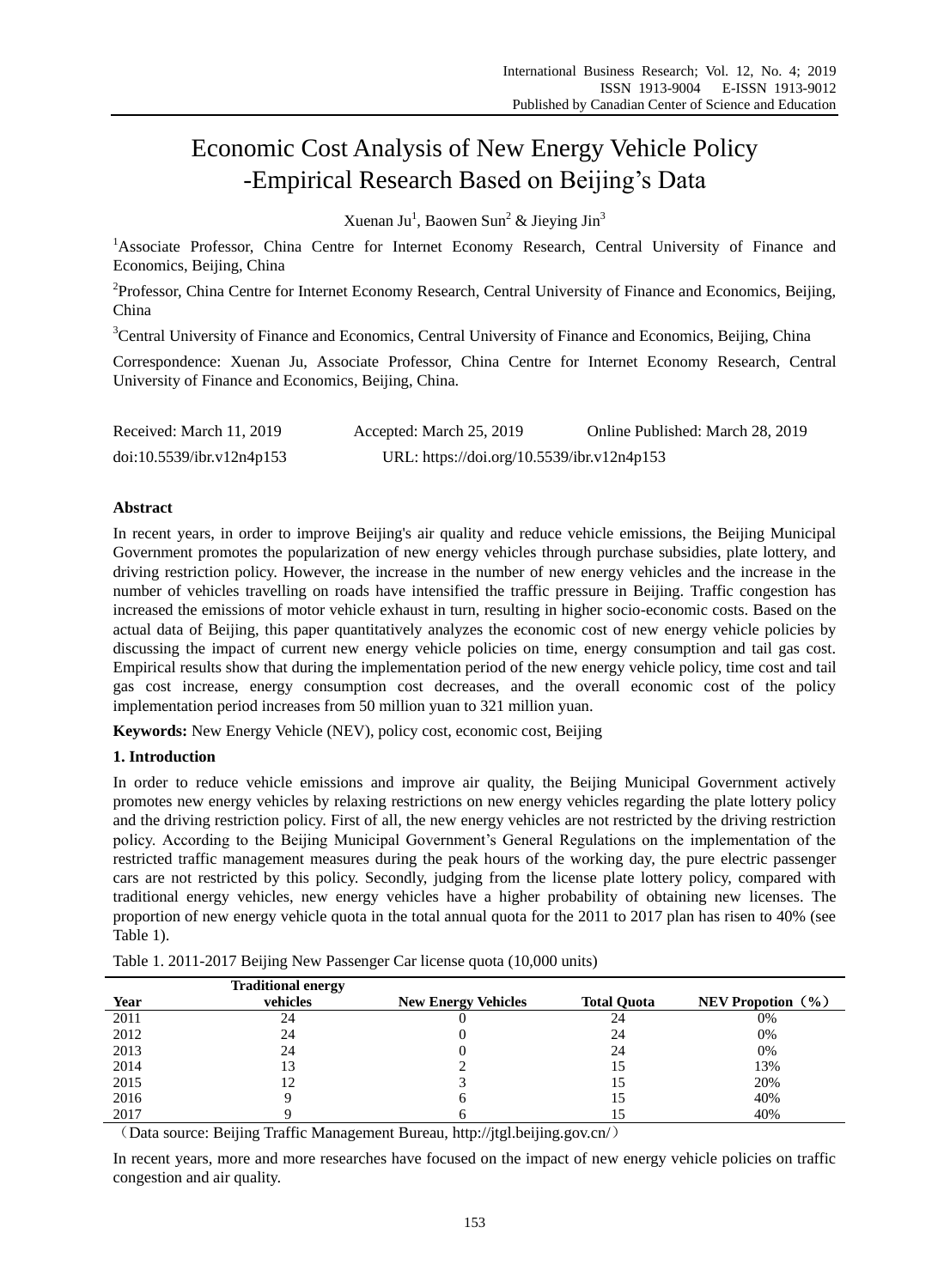## **2. Literature Review**

In the process of implementation of the new energy vehicle industry policy, it will have an impact on air quality and traffic congestion. In order to quantify the impact of these two aspects, this section summarizes the academic research results on air pollution costs and traffic congestion costs.

First of all, air pollution costs include the health costs of residents. Kan & Chen (2002) find that air pollution directly affects the health of local residents. The main components of smog are closely related to the health of residents. The higher the concentration of fine particles, the higher the mortality and morbidity of residents. Second, air pollution costs also include transportation costs. Malm (1999) finds that the concentration of smog is closely related to visibility, especially to the optical properties of the urban atmosphere up to 99%. Therefore, the smog will directly hamper the efficiency of transportation through land, sea and air modes and result in increasing traffic costs. Up to now, domestic and foreign scholars have used the methods of human capital, direct loss assessment, and statistical life value to account for the losses caused by air pollution in China. Among them, the World Bank assessed the health losses caused by air pollutants in China in 2007, which was calculated to be 157 billion yuan by the human capital method and 529 billion yuan by statistical biological value method, equivalent to 1.2% and 3.8% of the gross national product. In January 2013, many cities in China suffered from severe smog pollution. Mu and Zhang (2013) assessed the economic costs of the smog in terms of transportation and health losses. The research results show that the direct economic loss of this severe haze incident is conservatively estimated at 23 billion yuan.

Although the concept of traffic congestion costs and air pollution costs may overlap, there are still significant differences. Delucchi (2004) defines congestion costs as delays in travel time caused by traffic congestion, including opportunity costs and intrinsic costs, compared to smooth driving. The study of congestion costs began in the United States, and Vickrey (1963) first discussed the use of traffic pricing to solve congestion problems. Xie *et al*. (2011) believe that the additional energy consumption and exhaust emissions of traditional energy vehicles (such as diesel and gasoline vehicles) caused by traffic congestion, should also be included in the congestion costs. In this study, the authors collected the traffic volume and vehicle speed in the congested section of Beijing, and used the general traffic cost algorithm to estimate the social cost caused by congestion in Beijing. Wu *et al.* (2011) predicted the transportation cost in 2009 based on the estimated 2008 Beijing traffic congestion cost, and compared the results with the existing researches.

At present, the academic research on the traffic conditions and the emission of air pollutants by the policy factors mainly uses the system dynamics model to conduct qualitative analysis and simulation. However, few studies have quantitatively analyzed the impact of new energy vehicle policies on traffic conditions and environmental pollution, and cannot quantify the economic cost effects of policy factors. This paper analyzes the impact of policy factors on the traffic congestion and air quality of new energy vehicles by establishing a quantifiable new energy vehicle industry policy evaluation model, and estimates the economic costs of policy implementation using Beijing's traffic and air quality data.

#### **3. Model**

Based on the literature review, this paper mainly discusses the time cost, energy consumption cost and exhaust cost caused by congestion when studying the economic cost of the NEV policy implementation. At the same time, this paper estimates the cost of the implementation and non-execution of the NEV policy. The difference is the economic cost of the NEV policy studied in this paper.

This paper examines the impact of new energy vehicle policies on traffic congestion, vehicle emissions, and the economic costs of policy implementation. The plate lottery policy has increased the number of new energy vehicles. The driving restriction policy does not restrict new energy vehicles driving on the road, which increases the total number of vehicles driving in the road network, which may worsen traffic conditions. As for the impact of air quality, on the one hand, the deterioration of the traffic condition under the implementation of the policy has led to an increase in the emissions of traditional gasoline vehicles and increased emissions from motor vehicle exhaust. On the other hand, the increase in the number of new energy vehicles and the increase in the amount of electricity used during operation have indirectly increased the amount of sulfur dioxide  $(SO<sub>2</sub>)$  emitted by thermal power plants. Therefore, the implementation of the new energy vehicle policy has both positive and negative factors for Beijing's air quality. In the process of implementing the new energy vehicle policy, the road traffic congestion situation is aggravated, which increases the time cost due to congestion and affects the energy cost and tail gas treatment cost of traditional energy vehicles. These three parts constitute the economic cost of the new energy vehicle policy. Therefore, the economic cost of the new energy vehicle policy studied in this paper refers to the increased traffic congestion caused by the implementation of the new energy vehicle policy,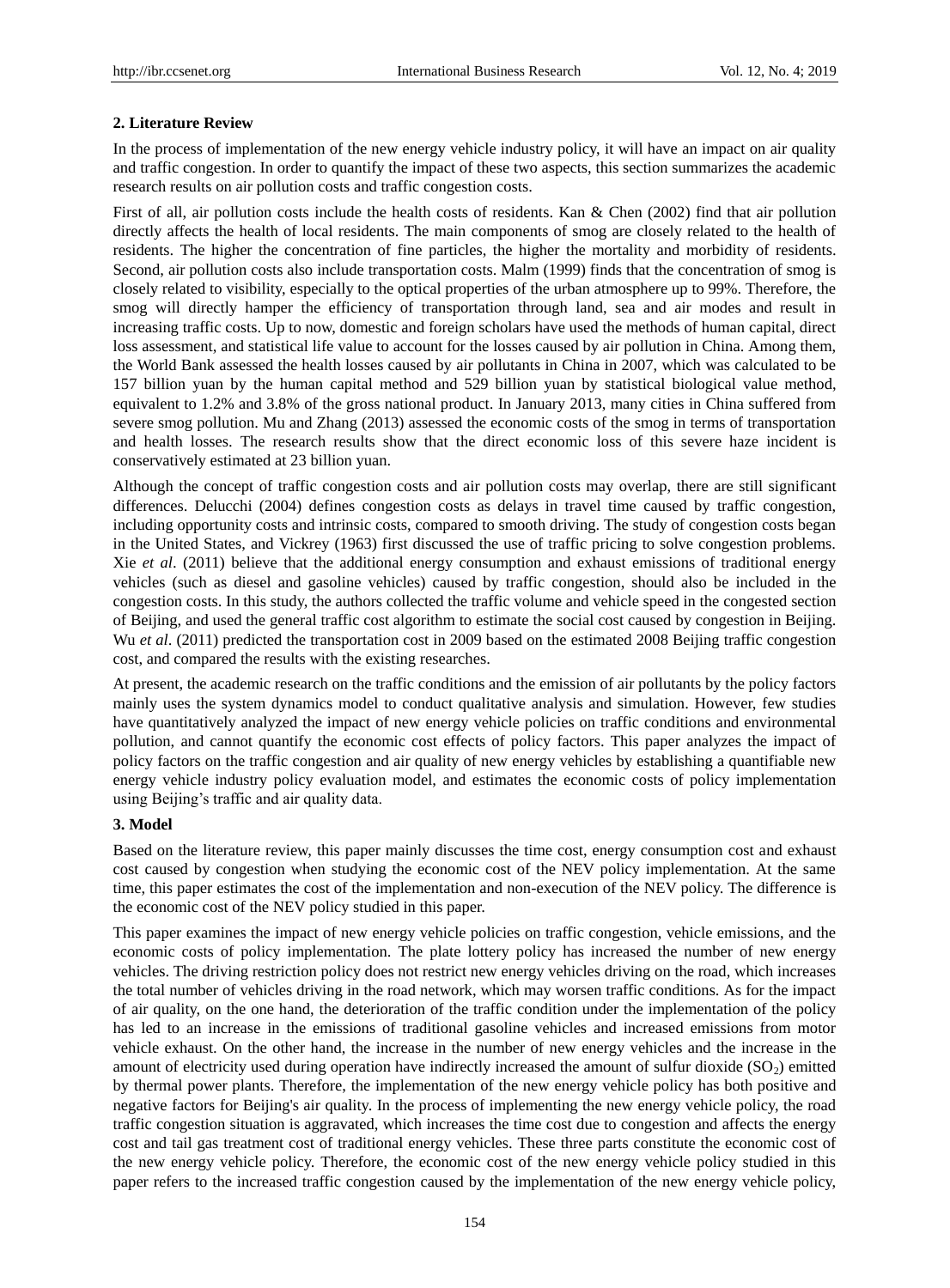and the resulting traffic congestion costs, including time cost, energy cost and exhaust gas cost.

The congestion cost of this paper refers to the additional cost of driving in a congested state than in a smooth driving state. In the congestion state, the additional cost includes the time cost incurred by the traveler's travel time. Additional energy consumption from motor vehicle idling and additional environmental pollution costs resulting from increased vehicle exhaust emissions at idle state. Wu *et al*. (2011) economically congested congestion costs into direct and indirect costs. Based on the actual situation of Beijing residents' travel and motor vehicles, and referring to other scholars' research (such as Qin & Li, 2018), this paper ignores the cost that is difficult to quantify and complicated in practice. Therefore, the model of congestion costs is as follows:

$$
EC_{total} = C_{time} + C_{fuel} + C_{exhaust}
$$
 (1)

In formula (1),  $EC_{total}$  indicates the total cost of congestion,  $C_{time}$  indicates the additional time cost incurred by congestion, C*fuel* indicates additional fuel consumption costs due to congestion, C*exhaust* indicates additional air pollution costs resulting from congestion.

#### *3.1 Additional Time Cost*

The time the vehicle travels is related to the speed of the vehicle. The lower the running speed of the vehicle, the longer it takes for the vehicle to travel. Based on the human capital assessment method, under the same economic development the longer the travel time and the greater the time cost. Based on the impact model of new energy vehicle policy on road traffic, the plate lottery policy and the driving restriction policy make the number of vehicles on the road network increase. Under the premise that the road rate remains stable, the number of vehicles on the road network traffic increases, increasing the vehicle density of the road network and slowing the speed of running the vehicle. Based on the empirical model of road traffic, this paper calculates the average vehicle speed under the new energy vehicle policy and without NEV policy. Based on the Beijing Statistical Yearbook data, we calculate the average hourly wage of employees in Beijing during the policy implementation period, and we also calculate the time cost in each state. Assume that Beijing's free-flow speed and working day commute time are in line with the traffic analysis report of major cities in China published by Gaode Map.

## *3.2 Additional Energy Costs of Traditional Energy Vehicle*

The energy consumption of a motor vehicle is related to its driving state. The study found that the energy consumption of a motor vehicle in a congested state is greater than the energy consumption of a motor vehicle in a smooth driving situation. When the probability of congestion increases and the mileage of congested sections increases, the energy consumption of motor vehicles will increase accordingly. The implementation of new energy vehicle policy ultimately increases the probability of road traffic congestion. This paper calculates the road network congestion probability under the implementation of the new energy vehicle policy and the road network congestion probability without implementing the new energy vehicle policy respectively. Subsequently, we calculate the energy cost in two states according to the energy consumption under the smooth running of the motor vehicle and the energy consumption under the congestion state. Assume that the smooth-running energy consumption and the energy consumption in the congested state are in accordance with the research of Wu *et al*. (2011). The annual mileage of the motor vehicle complies with the report published by ISSRC.

#### *3.3 Additional Exhaust Gas Costs of Traditional Energy Vehicle*

Based on the impact model of new energy vehicle industry policy on air quality, the emission of motor vehicle exhaust is related to the state of vehicle driving. In the state of congestion, the exhaust emissions of motor vehicles are greater than the emissions of motor vehicles under smooth driving. Exhaust emissions from motor vehicles include volatile organic compounds (VOCs), carbon monoxide (CO), nitrogen oxides (NOx) and other polluting gases and large amounts of greenhouse gases  $(CO<sub>2</sub>)$ . In the process of calculating the cost of exhaust emissions, this paper distinguishes the treatment costs of greenhouse gases and the treatment costs of polluting gases. The cost of greenhouse gas treatment is exemplified by the international carbon rights transaction price, and the annual investment of the Beijing Municipal Government's atmospheric management is regarded as the treatment cost of air pollution. Existing domestic and foreign researchers have found that the average contribution of motor vehicle exhaust emissions to atmospheric pollution is 40% (Liu *et al*., 2014; Zhang *et al*., 2013). Therefore, this paper considers 40% of the annual investment in the Beijing Municipal Government's atmospheric management as the cost of treating polluting gases in motor vehicle exhaust.

Based on the impact model of air quality on the policy, this paper calculates the exhaust emissions of motor vehicles under the new energy vehicle policy and the exhaust emissions of motor vehicles that do not implement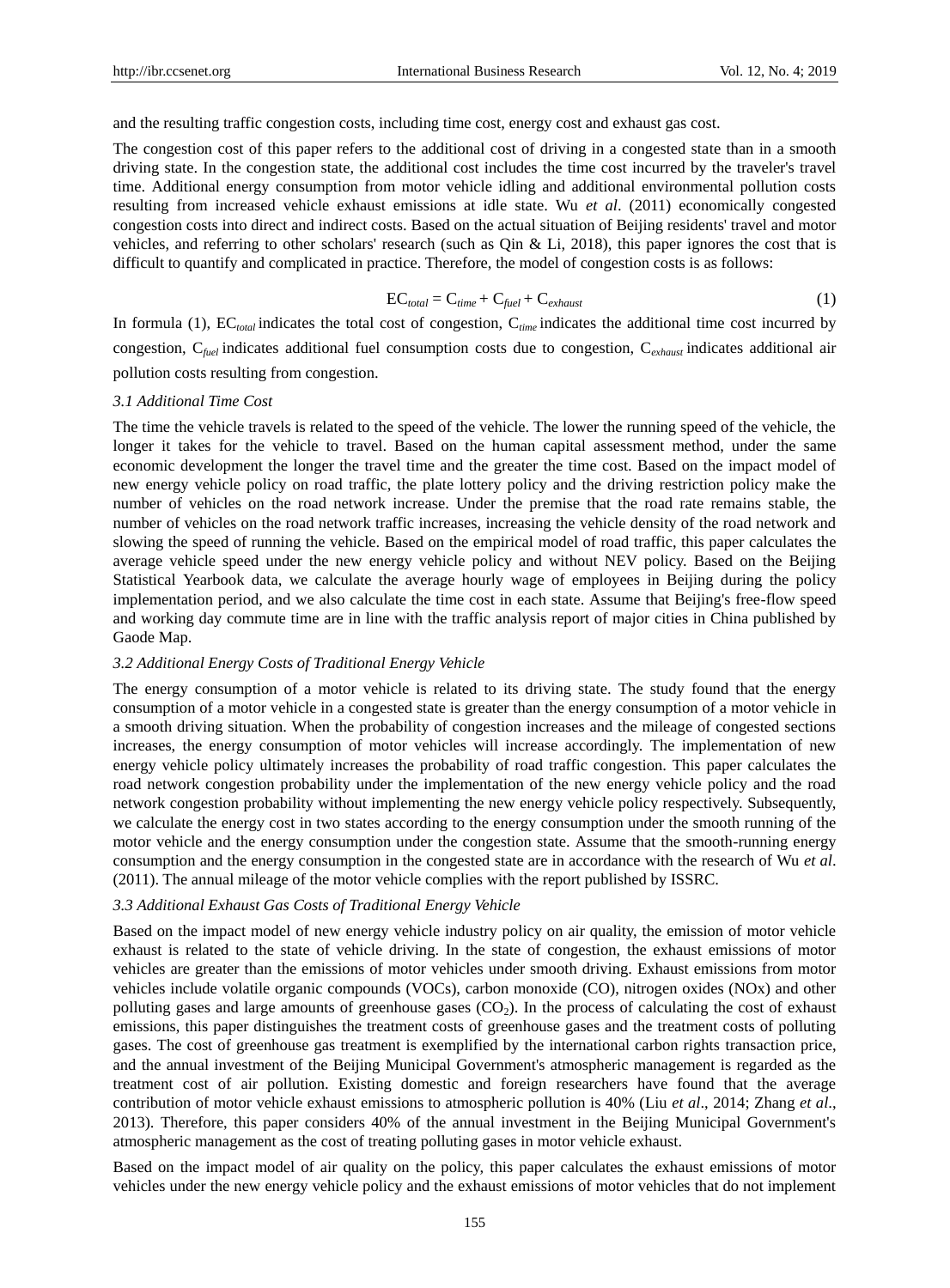the new energy vehicle policy. Based on the cost of vehicle exhaust gas treatment in Beijing, the cost of exhaust gas in two states is calculated.

#### **4. Empirical Analysis**

This paper firstly calculates the average speed, congestion probability and exhaust emissions of motor vehicles under the two states of implementing new energy vehicle policy and not implementing new energy vehicle policy. In the following step, according to the average hourly wage, congestion status and smooth driving state of the employees in Beijing, the international carbon rights transaction price and the Beijing Municipal Government's annual air pollution management cost, this paper calculates the time cost and energy consumption in two states. According to whether to implement the congestion cost of the new energy vehicle policy, this paper estimates the congestion cost caused by the implementation of the new energy vehicle policy, that is, the economic cost of the new energy vehicle policy referred to in this paper.

To quantify the economic cost of the new energy vehicle policy, this paper calculates the congestion costs under the two states of implementing the new energy vehicle policy and not implementing the new energy vehicle policy. The difference is the economic cost of the new energy vehicle policy. Among them, the new energy vehicle policy is referred to the policy of small passenger car indexing and the restriction of new energy vehicles. The implementation of the new energy vehicle policy will increase the number of vehicles on the road, thereby increasing the number of vehicles traveling in the road network and increasing the vehicle density of the road network. Compared with the policy of not implementing new energy vehicles, the average speed of vehicles in the road network will decrease, the probability of congestion increases, and the cost of congestion increases. That is, the congestion cost of the road network when the new energy vehicle policy is implemented will be greater than the congestion cost when the new energy vehicle policy is not implemented.

#### *4.1 Calculate the Additional Time Cost*

Time cost refers to the economic cost corresponding to the time it takes to travel in a congested state and the time it takes to travel in a smooth state. Therefore, when calculating the time cost, this paper first calculates the economic cost per unit time. Then we calculate the time cost of road congestion due to the implementation of the new energy vehicle policy, and calculate the time cost of the new energy vehicle policy.

#### **(1) Economic cost per unit of time**

The study found that cities with more developed economies and higher basic wages have more losses due to congestion. The main reason is that the more economically developed, the higher the basic wage, the higher the economic cost per unit time. This paper calculates the economic cost per unit time based on the number of employees at the end of the year and the total wages of urban employees in Beijing. According to China major cities traffic analysis report (Gaode map), and we assume that Beijing residents work 22 days a month, 12 months a year. Table 2 shows the economic costs per unit time in Beijing from 2014 to 2017.

| Year | Number of employees<br>(10 thousand) | <b>Total wages of employees</b><br>(billion yuan) | <b>Average hourly wage</b><br>(vuan) |
|------|--------------------------------------|---------------------------------------------------|--------------------------------------|
| 2014 | 708.8                                | 7293.3                                            | 48.72                                |
| 2015 | 724.8                                | 8225.2                                            | 53.73                                |
| 2016 | 744.1                                | 9042.9                                            | 57.55                                |
| 2017 | 761.7                                | 9892.2                                            | 61.49                                |

Table 2. Economic time per unit time in Beijing from 2014 to 2017

**(2) Congestion time affected by the NEV policy**

The congestion time affected by the policy refers to the difference between the congestion time under the new energy vehicle policy and the congestion time when the new energy vehicle policy is not implemented.

$$
\Delta t = t_1 - t_2 \tag{2}
$$

$$
t_i = t - \frac{t \times v_i}{v_f}, i = 1,2
$$
\n<sup>(3)</sup>

 $\Delta t$  indicates the congestion time affected by the NEV policy.  $t_1$  and  $t_2$  respectively indicate the congestion time under the current new energy vehicle policy and the non-implementation of new energy vehicle policy.<sup>*i*</sup> indicates two states of implementing new energy vehicle policy and not implementing new energy vehicle policy. *i* indicates the actual speed in two states.  $\frac{f}{f}$  indicates the free flow speed in Beijing.  $\frac{f}{f}$  indicates the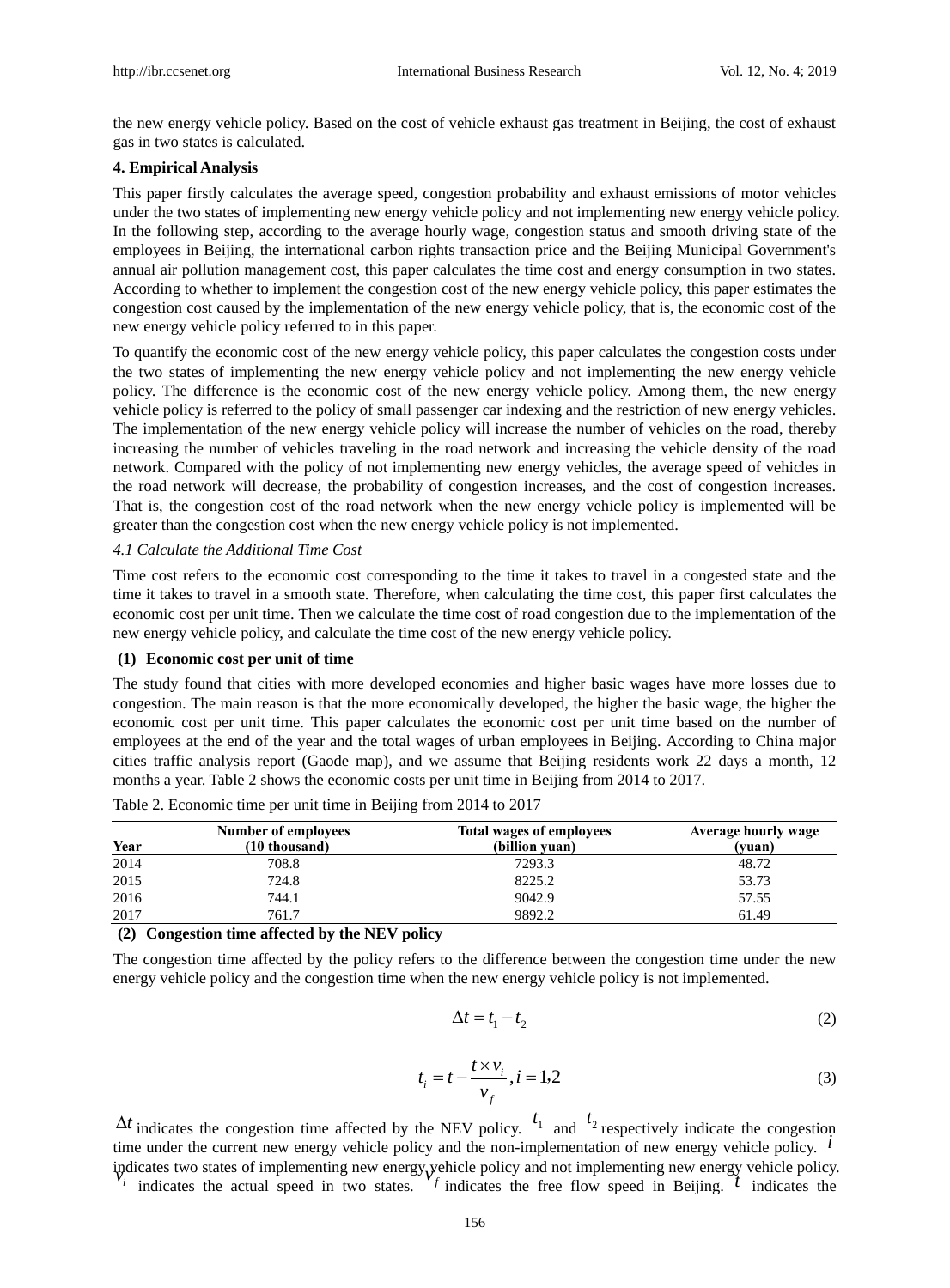assumed daily commute time.

Table 3 shows that the congestion time caused by policy implementation per person per day in Beijing during the implementation period of the new energy vehicle policy (2014-2017) is increasing year by year: from 0.00072 hours per person per day to 0.00603 hours per person per day. The results show that with the implementation of the NEV policy, the impact of policies on traffic conditions is intensified, resulting in increased congestion time due to policy implementation.

| Table 3. Congestion time caused by the NEV policy per person per day in Beijing (hour) |  |  |
|----------------------------------------------------------------------------------------|--|--|
|                                                                                        |  |  |

| Year | Congestion time under NEV policy Congestion time without NEV policy Time cost caused by the NEV policy |        |         |
|------|--------------------------------------------------------------------------------------------------------|--------|---------|
| 2014 | 0.8037                                                                                                 | 0.8030 | 0.00072 |
| 2015 | 0.8127                                                                                                 | 0.8109 | 0.00180 |
| 2016 | 0.8276                                                                                                 | 0.8237 | 0.00393 |
| 2017 | 0.8458                                                                                                 | 0.8398 | 0.00603 |
|      | $-$                                                                                                    |        |         |

#### **(3) Time cost of the NEV policy**

The time cost of the NEV policy is determined by the economic cost per unit time, the congestion time affected by the policy, and the annual working day time in Beijing and the number of employees on the job.

$$
C_{TIME} = c_{time} \times \Delta t \times d \times N_{employee}
$$
\n
$$
\tag{4}
$$

 $C_{TIME}$  indicates the economic cost per unit of time. *d* indicates the number of working days per year.  $N_{emnlovee}$  indicates the number of employees at the end of the year.

Table 4. Time cost of new energy vehicle policy from 2014 to 2017

| Year | Time cost (billion yuan) |
|------|--------------------------|
| 2014 | 0.65                     |
| 2015 | 1.85                     |
| 2016 | 4.44                     |
| 2017 | 7.46                     |

Table 4 shows that during the implementation period of the NEV policy, the time cost of the new energy vehicle policy has increased year by year, from 65 million yuan to 746 million yuan. The reasons mainly include three aspects: (1) With the urban construction and economic construction in Beijing, the economic cost per unit time has increased year by year; (2) According to the research results of the impact of the new energy vehicle policy on road traffic, the implementation of the new energy vehicle policy increases the vehicle density of road network traffic and deteriorates the traffic conditions, so that the congestion time of policy influence increases year by year. (3) With the further improvement of the urbanization level in Beijing, the number of employees in urban areas in Beijing has increased year by year, which has led to an increase in the number of people affected by the policy, which ultimately led to an increase in the time cost of the policy.

#### *4.2 Calculate the Additional Energy Cost*

The study found that the operating state of the vehicle is one of the main factors affecting the energy consumption of traditional energy vehicles. The energy cost refers to the economic cost corresponding to the energy consumption of the motor vehicle in the congestion state compared with the energy consumption required for the motor vehicle in the unblocked driving state. Therefore, when calculating the energy cost, this paper first calculates the congestion mileage caused by road congestion due to the implementation of the new energy vehicle policy, and then calculates the energy cost of the new energy vehicle policy based on the energy consumption in the congested state and the energy consumption of smooth driving.

#### **(1) Congestion mileage affected by the NEV policy**

The congestion mileage affected by the NEV policy refers to the difference between the congestion mileage under the current NEV policy and the congestion mileage when the NEV policy is not implemented. Based on the impact model of new energy vehicle policy on traffic congestion, this paper calculates the congestion probability in two states, and calculates the respective congestion mileage based on the congestion probability, and finally obtains the congestion mileage affected by the policy.

$$
\Delta S = S_1 - S_2 \tag{5}
$$

$$
S_i = S \times P_i, i = 1, 2
$$
\n<sup>(6)</sup>

 $\Delta S$  indicates the congestion mileage affected by the policy. *i* indicates the current state of new energy vehicle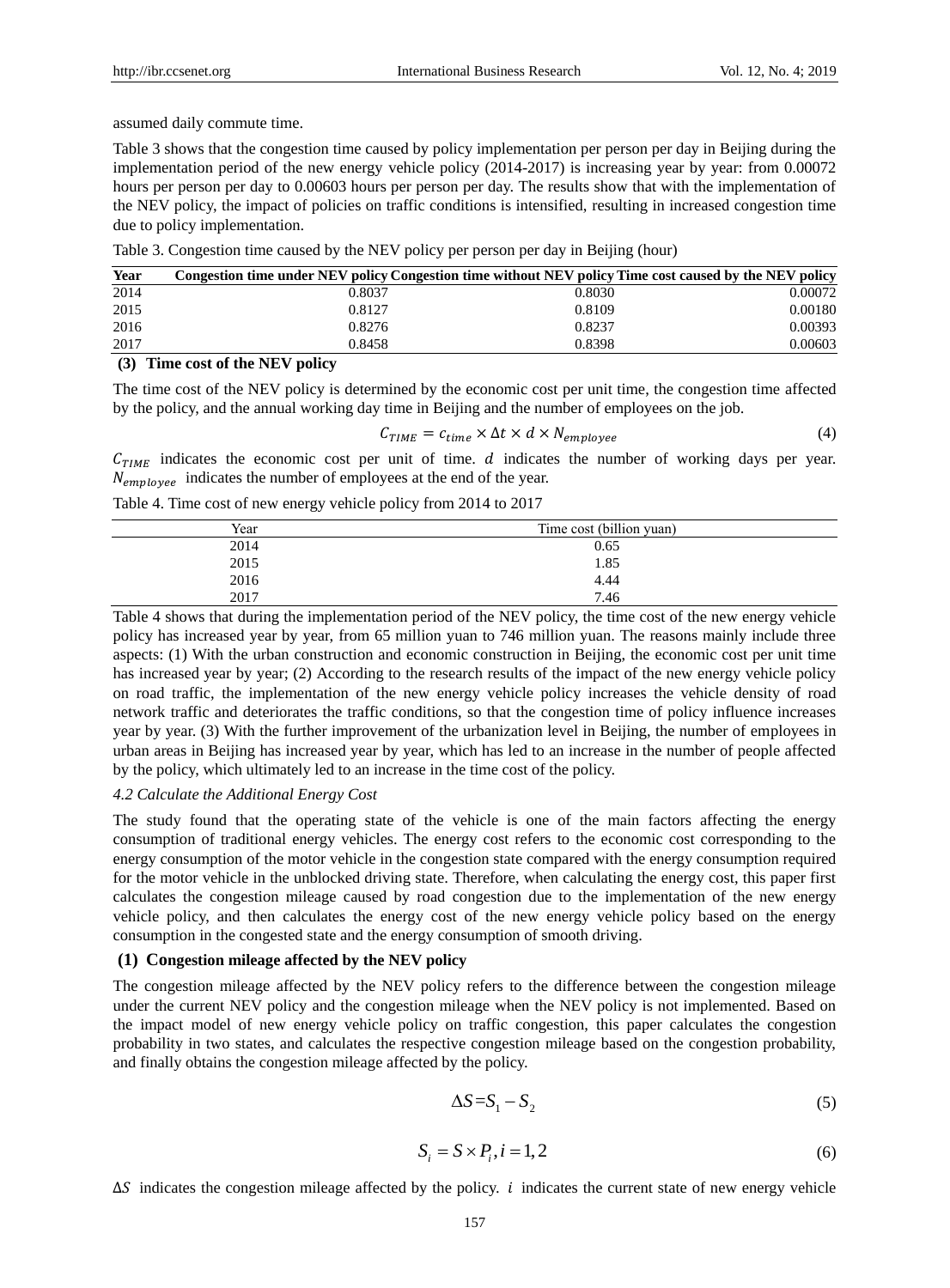policy and the non-implementation of new energy vehicle policy.  $S_1$  and  $S_2$  indicates the congestion mileage in two states.  $P_i$  indicates the probability of congestion in two states. S indicates the annual mileage of the motor vehicle.

|      | Congestion probability under | Congestion probability without the | Congestion mileage affected by the NEV |
|------|------------------------------|------------------------------------|----------------------------------------|
| Year | the NEV policy               | NEV policy                         | policy (km)                            |
| 2014 | 19.82%                       | 19.77%                             | 9.73                                   |
| 2015 | 20.55%                       | 20.40%                             | 24.82                                  |
| 2016 | 21.77%                       | 21.45%                             | 55.27                                  |
| 2017 | 23.31%                       | 22.80%                             | 87.10                                  |

Table 5. The congestion mileage of a single motor vehicle in Beijing due to the NEV policy

Table 5 shows that during the implementation period of the new energy vehicle policy, the congestion mileage of individual vehicles in Beijing due to the new energy vehicle policy increased year by year, from 9.73 kilometers to 87.10 kilometers.

#### **(2) The energy cost of the NEV policy**

The energy cost of the new energy vehicle policy is determined by the congestion mileage affected by the policy, the unit energy consumption in the congested state, the unit energy consumption during smooth driving, the unit price of energy consumption, and the possession of traditional energy vehicles.

$$
C_{energy} = C_1 - C_2 \tag{7}
$$

$$
C_i = (e_{congestion} - e_{flow}) \times S \times price \times N_i, i = 1,2
$$
\n(8)

 $C_{energy}$  indicates the energy cost of the new energy vehicle policy. *i* indicates the current state of new energy vehicle policy and the non-implementation of new energy vehicle policy.  $C_1$  and  $C_2$  respectively indicates the energy consumption cost of congestion in two states.  $e_{congestion}$  and  $e_{flow}$  indicates the unit energy consumption of the motor vehicle in the state of congestion and smooth running, respectively. price indicates the average unit price of energy consumption.  $N_i$  indicates the amount of traditional energy vehicles in state *i*.

Table 6. Energy costs of the NEV policy from 2014 to 2017

| Year | Energy Cost (billion yuan) |
|------|----------------------------|
| 2014 | $-0.02$                    |
| 2015 | $-0.26$                    |
| 2016 | $-0.13$                    |
| 2017 | $-0.23$                    |
|      |                            |

Table 6 shows that the energy cost of the NEV policy is negative. That is, the current NEV policy consumes less energy than when the NEV policy is not implemented. Since new energy vehicles do not consume traditional energy sources such as gasoline and diesel, they use electricity as a power source, which ultimately reduces the energy cost of the NEV policies.

#### **(3) Exhaust gas cost**

The driving condition of a motor vehicle is one of the main factors affecting the exhaust emissions of motor vehicles. According to the IVE model, the vehicle exhaust emission factors under different operating conditions are obtained. Exhaust gas cost refers to the difference between the treatment cost required for the exhaust gas emitted by the traditional energy vehicle in the congested state and the treatment cost required for the tail gas discharged by the conventional energy vehicle under the free-flow driving state. The tail gas emitted by traditional energy vehicles can be divided into greenhouse gases  $(CO<sub>2</sub>)$  and polluting gases  $(VOC, NO<sub>X</sub>$  and  $CO)$ .

## **i. Greenhouse gas costs of the NEV policy**

This paper is based on the greenhouse gas cost under the influence of international carbon rights trading price calculation policy.

$$
C_{greenhouse} = \Delta E_{CO_2} \times P_{CO_2} \times ER
$$
\n(9)

 $C_{greenhouse}$  indicates greenhouse gas costs.  $\Delta E_{CO_2}$  indicates the amount of carbon dioxide emissions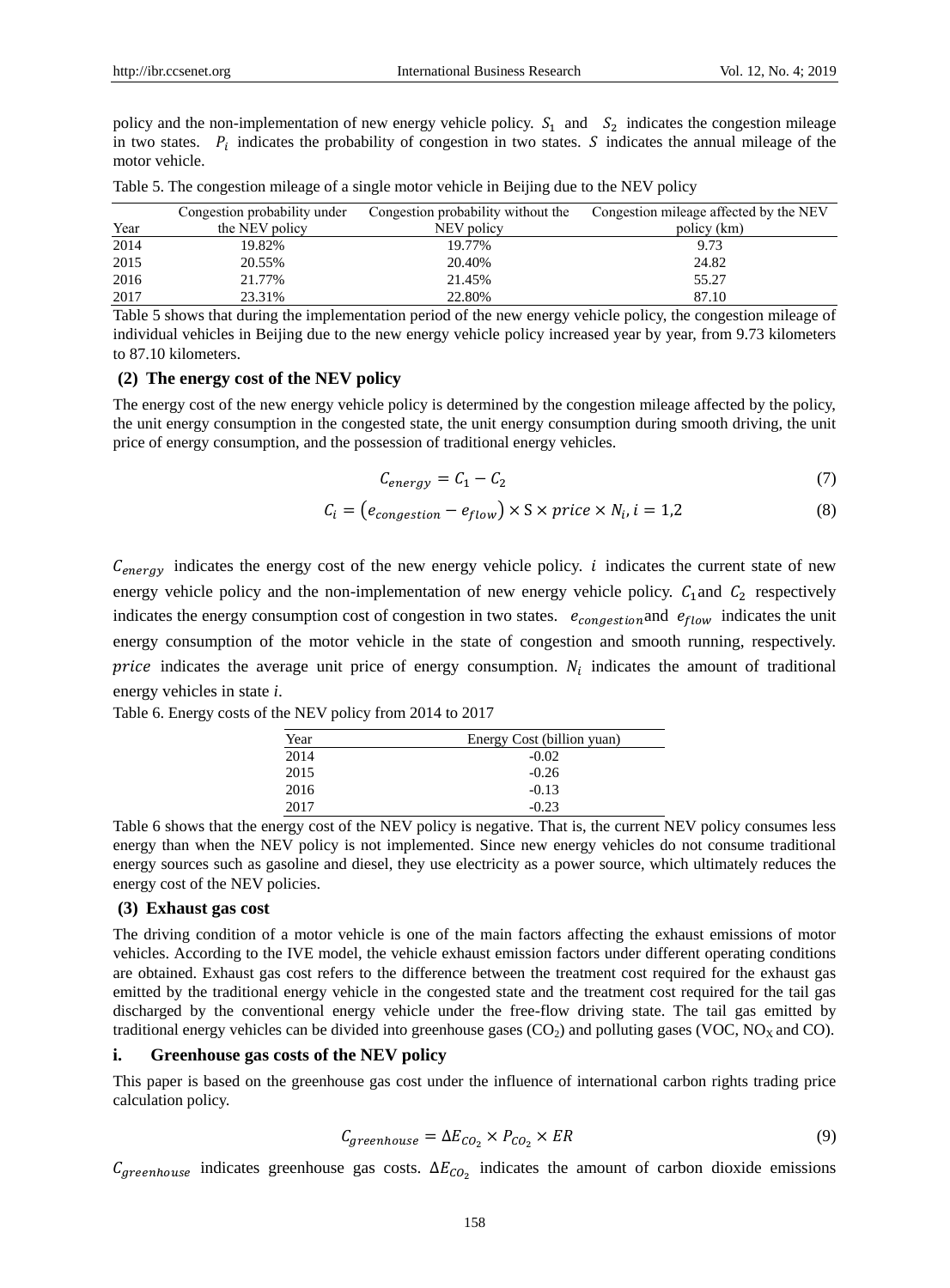under the influence of the new energy vehicle policy, that is, the difference between the carbon dioxide emissions under the new energy vehicle policy and the carbon dioxide emissions when the new energy vehicle policy is not implemented.  $P_{CO_2}$  represents the price of international carbon rights transactions.

ER indicates the average exchange rate of the US dollar against the RMB in the current year. Table 7. Greenhouse gas costs under current NEV policy in Beijing

|      |                                 | $CO2$ emissions under the NEV policies | Greenhouse gas costs |
|------|---------------------------------|----------------------------------------|----------------------|
| Year | Average exchange rate (USD/RMB) | $(10000 \text{ tons})$                 | (billion yuan)       |
| 2014 | 6.14                            | $-7.40$                                | $-0.08$              |
| 2015 | 6.23                            | $-18.91$                               | $-0.21$              |
| 2016 | 6.64                            | $-43.28$                               | $-0.52$              |
| 2017 | 6.90                            | $-149.50$                              | $-1.86$              |

Table 7 shows that during the implementation period of the new energy vehicle policy, the carbon dioxide emissions under the influence of the policy changed from  $-74,400$  tons to  $-149,500$  tons. The carbon dioxide emissions under the influence of the policy are negative, and the absolute value of the number is increasing year by year. This shows that the carbon dioxide emissions from motor vehicle exhaust emissions under the current new energy vehicle policy are less than the carbon dioxide emissions from motor vehicles when new energy vehicles are not implemented, and with the implementation of policies, carbon dioxide emissions are increasing year by year. At the same time, the greenhouse gas cost has changed from -0.08 billion yuan to -186 million yuan, the greenhouse gas cost is negative, and the absolute value of greenhouse gas costs is increasing year by year. This shows that the cost of carbon dioxide emissions from traditional energy vehicles under the current new energy vehicle policy is less than the cost of carbon dioxide emissions from traditional energy vehicles when the new energy vehicle policy is not implemented.

## **ii. Pollutant gas costs of the NEV policy**

The exhaust gas emitted by motor vehicles contains greenhouse gases and polluting gases. We calculate the pollutant gas costs based on the annual budget of the Beijing Municipal Government. First, we calculate the unit cost of polluting gas treatment from 2014 to 2017. Subsequently, we calculate the pollutant emissions under the influence of the policy. Finally, we calculate the polluting gas cost of the new energy vehicle policy.

## **a. Unit cost of polluting gas treatment**

This paper calculates the vehicle exhaust emissions under the current Beijing policy based on the impact model of new energy vehicle policy on air quality. Then, according to the annual investment of the Beijing Municipal Government in air pollution control, we calculate the unit treatment cost of polluting gas in the exhaust gas of motor vehicles.

$$
c_{cg} = \frac{I \times 40\%}{E_{cg}}\tag{10}
$$

Where  $c_{cg}$  indicates the cost of polluting gas treatment; *I* indicate Beijing Municipal Government's annual investment in air pollution control. *Ecg* indicates pollutant gas emissions from motor vehicle exhaust in the current year. Table 8 shows that Beijing Municipal Government's investment in air pollution has increased year by year, and the cost of pollution control gas per unit of motor vehicles has also increased year by year. From 2014 to 2017, the cost of pollution control of motor vehicles per unit in Beijing increased from RMB 500 million/ton to RMB 101.4 million/ton, reflecting the people's determination to air pollution control and increasing emphasis on air quality.

|      | Investment in air pollution control Motor vehicle exhaust emissions. Unit cost of polluting gas control |         |                   |
|------|---------------------------------------------------------------------------------------------------------|---------|-------------------|
| Year | (billion RMB)                                                                                           | (ton)   | (billion RMB/ton) |
| 2014 | 61.2                                                                                                    | 4559.82 | 0.005             |
| 2015 | 134                                                                                                     | 4666.87 | 0.011             |
| 2016 | 165.6                                                                                                   | 4929.34 | 0.013             |
| 2017 | 182.2                                                                                                   | 5245.78 | 0.014             |

Table 8. Unit cost of polluting gas treatment in Beijing, 2014-2017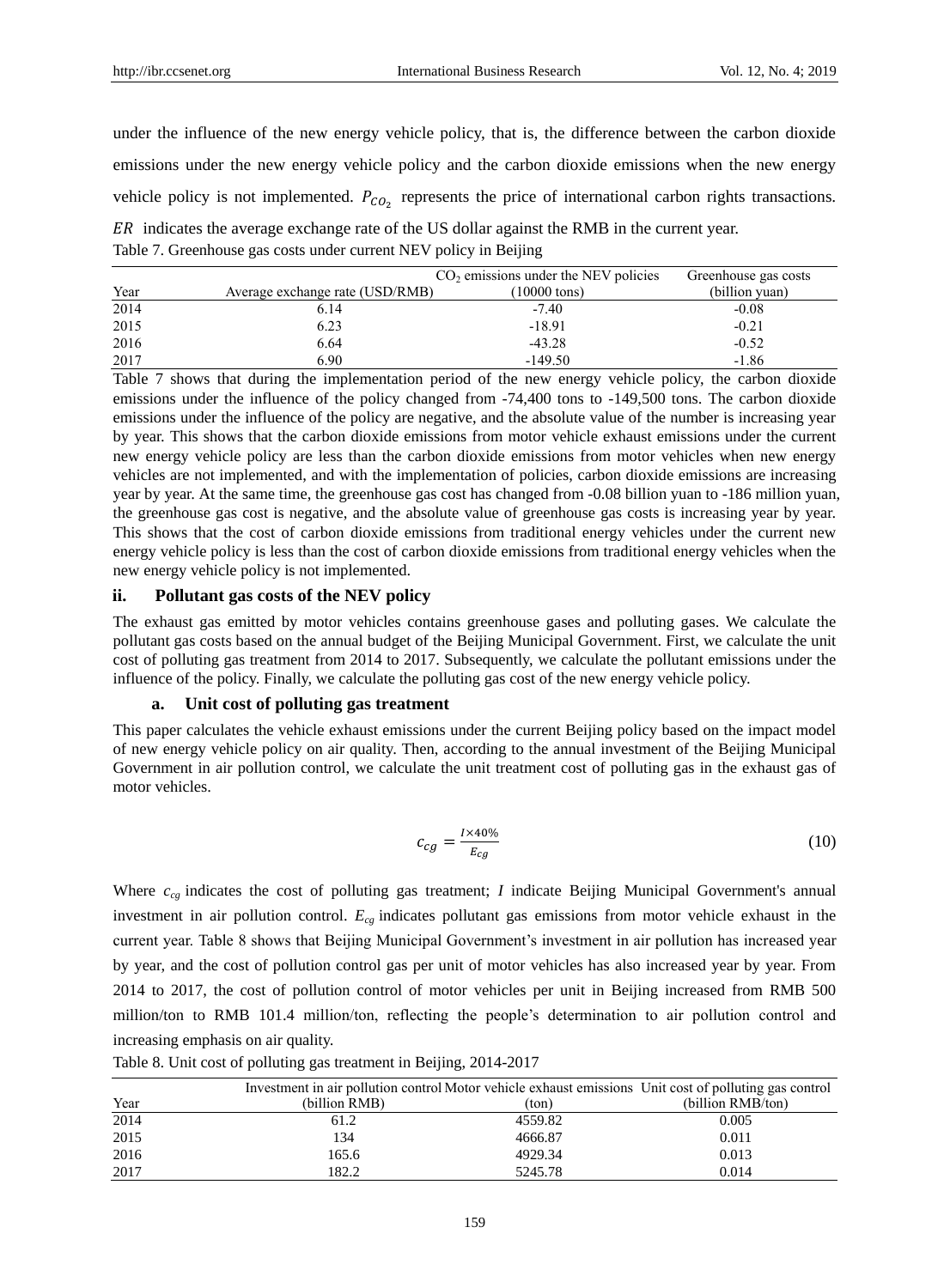## **b. Polluted gas emissions affected by the NEV policy**

The polluting emissions affected by the policy refer to the difference between the traditional energy vehicle exhaust emissions under the current new energy vehicle policy and the conventional energy vehicle polluting gas emissions when the new energy vehicle policy is not implemented. Based on the impact model of new energy vehicle policy on air quality, this paper calculates the exhaust emissions of motor vehicles in two states and obtains the emissions under the NEV policy.

$$
\Delta E_{cg} = E_{cg_1} - E_{cg_2} \tag{11}
$$

 $\Delta E_{cg}$  indicates pollutant gas emissions under the influence of the NEV policy.  $E_{cg_1}$  and  $E_{cg_2}$  indicate pollutant gas emissions from traditional energy vehicles under the current new energy vehicle policy and polluting emissions from traditional energy vehicles when new energy vehicle policies are not implemented, respectively.

Table 9 shows that the amount of polluting gas emissions affected by the policy has changed from -0.34 million tons in 2014 to -56,200 tons in 2017. The amount of polluting gas emissions affected by the policy is negative, and the absolute value of the number is increasing year by year. Thus, the pollutant gas emitted under the current new energy vehicle policy is less than when the new energy vehicle policy is not implemented, and as the policy is implemented, the emission reduction gas increases year by year. This is also in line with the empirical findings of the new energy vehicle policy on air quality impact models.

|      | Pollutant gas emissions               | Pollutant gas emissions without | Pollutant gas emissions affected by the NEV |
|------|---------------------------------------|---------------------------------|---------------------------------------------|
| Year | with the NEV                          | NEV                             | policy                                      |
| 2014 | 167.91                                | 168.25                          | $-0.34$                                     |
| 2015 | 171.20                                | 172.05                          | $-0.86$                                     |
| 2016 | 179.73                                | 181.66                          | $-1.93$                                     |
| 2017 | 189.92                                | 195.53                          | $-5.62$                                     |
|      | Pollutant gas costs of the NEV policy |                                 |                                             |

Table 9. Pollutant gas emissions affected by the NEV policy in Beijing, 2014-2017.

The cost of polluting gases of the new energy vehicle policy is determined by the cost of polluting gas treatment and the amount of polluting gas emissions affected by the policy.

$$
C_{pg} = \Delta E_{cg} \times c_{cg} \tag{12}
$$

 $C_{pg}$  indicates the pollutant gas costs of the NEV policy. Table 10 shows that the cost of polluting gas of the NEV policy has changed from -0.05 billion yuan to -2.16 million yuan. From 2014 to 2017, the cost of polluting gases in the new energy vehicle policy is negative, and the absolute value of polluting gas costs is increasing year by year. This shows that the cost of treatment for the emission of polluting gases from traditional energy vehicles under the current new energy vehicle policy is less than the cost of treatment for polluting gases from traditional energy vehicles when the new energy vehicle policy is not implemented. Table 10. Pollutant gas cost of the NEV policy in Beijing, 2014-2017

| Year | Pollutant gas cost (billion RMB) |
|------|----------------------------------|
| 2014 | $-0.05$                          |
| 2015 | $-0.27$                          |
| 2016 | $-0.71$                          |
| 2017 | $-2.16$                          |

## **iii. Exhaust gas treatment costs of the NEV policy**

Exhaust gas treatment costs under the influence of new energy vehicle policies include greenhouse gas treatment costs and pollution gas treatment costs.

$$
C_{gas} = C_{greenhouse} + C_{pg}
$$
\n(13)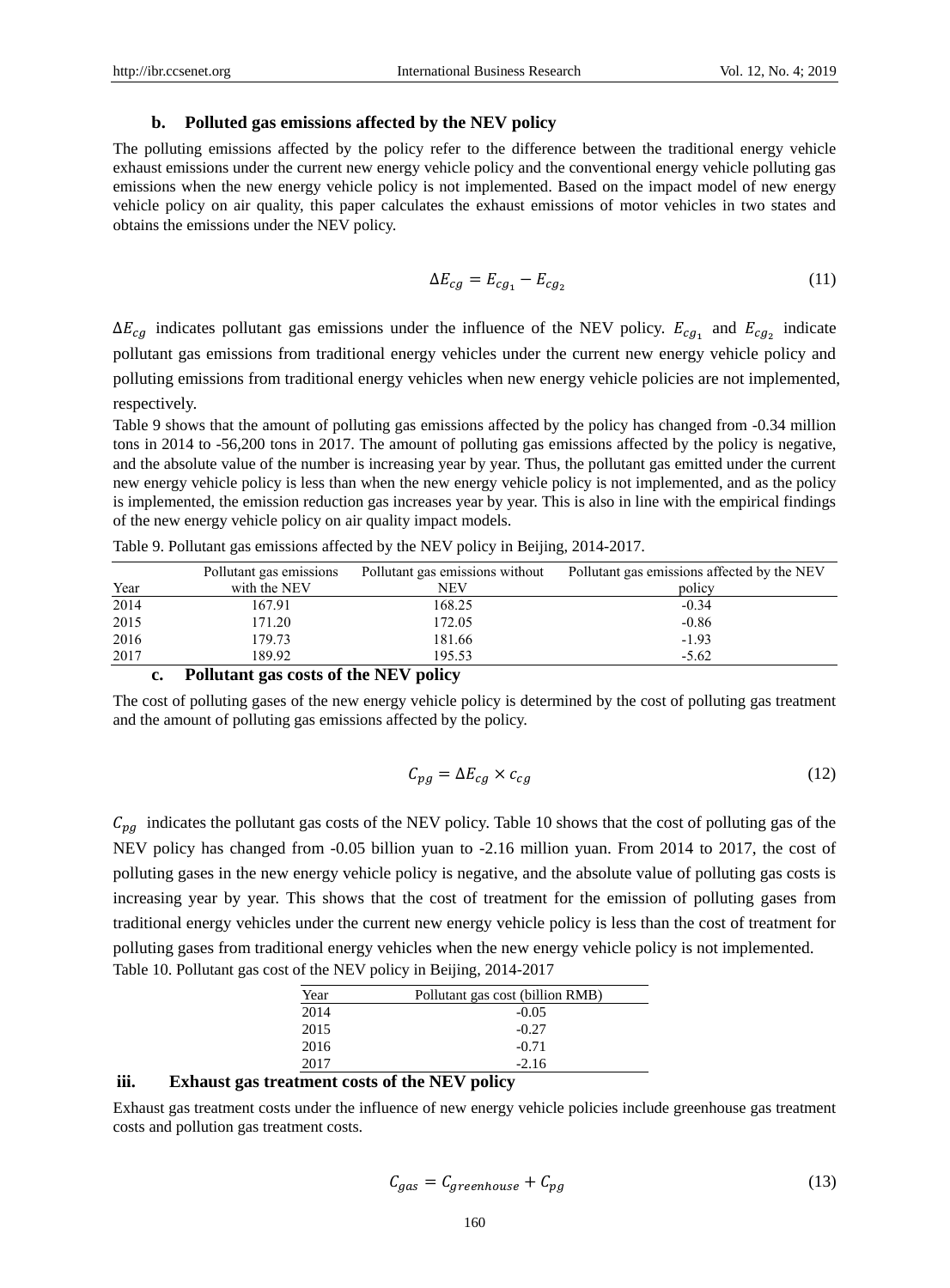Table 11 shows that the tail gas cost of Beijing's new energy vehicle policy has changed from -0.13 billion to -4.01 million yuan. The tail gas cost of the new energy vehicle policy is negative, and its absolute value is increasing year by year. This shows that the cost of motor vehicle exhaust emissions under the current new energy vehicle policy is less than the cost of motor vehicle exhaust emissions when the new energy vehicle policy is not implemented.

| Year | Tail gas cost | Greenhouse | Polluting gas |  |
|------|---------------|------------|---------------|--|
| 2014 | $-0.13$       | $-0.08$    | $-0.05$       |  |
| 2015 | $-0.48$       | $-0.21$    | $-0.27$       |  |
| 2016 | $-1.23$       | $-0.52$    | $-0.71$       |  |
| 2017 | $-4.01$       | $-1.86$    | $-2.16$       |  |

Table 11. Tail gas costs of the NEV policy in Beijing, 2014-2017 (billion RMB)

*4.3 The Economic Cost of the NEV Policy*

The economic costs of the NEV policy studied in this paper include the time cost of the NEV policy, the energy cost of the NEV policy, and the tail gas cost of the NEV policy. Based on the annual cost of the previous empirical study, this paper calculates the economic cost of Beijing's NEV policy from 2014 to 2017. Table 12 shows that the total economic cost of Beijing's NEV policy has increased from 50 million yuan to 321 million yuan. Empirical results show that the total cost of Beijing's NEV policy is positive and increasing year by year. This means that the current NEV policy is not the most "economic" strategy. Compared with the non-implementation of the NEV policy, although the current NEV policy reduces the energy cost of motor vehicles and the cost of exhaust gas emissions from traditional energy vehicles, the NEV policy increases the time cost of travel. In addition, the increase in time cost is much greater than the reduction in energy costs and tail gas costs, making the current NEV policy uneconomical compared to not implementing the NEV policy.

| Year | <b>Total Cost</b> | Time Cost | <b>Energy Cost</b> | Tail Gas Cost |
|------|-------------------|-----------|--------------------|---------------|
| 2014 | 0.50              | 0.65      | $-0.02$            | $-0.13$       |
| 2015 | 1.11              | 1.85      | $-0.26$            | $-0.48$       |
| 2016 | 3.08              | 4.44      | $-0.13$            | $-1.23$       |
| 2017 | 3.21              | 7.46      | $-0.23$            | $-4.01$       |

Table 12. The economic cost of the NEV policy in Beijing, 2014-2017

#### **5. Discussion and Conclusion**

In recent years, with the continuous increase in the number of motor vehicles in Beijing, the road congestion problem in Beijing is severe increasingly. In order to alleviate the traffic congestion problem, the Beijing Municipal Government introduced and implemented the motor vehicle license plate lottery policy and the motor vehicle driving restriction policy. Since 2013, severe smog events with fine particulate matter ( $PM_{2.5}$ ) as the main pollutant have appeared frequently in Beijing. Academic researchers have found that the average contribution rate of motor vehicle exhaust to air pollution in Beijing is 40%. In order to reduce vehicle exhaust emissions and improve Beijing's air quality, the Beijing Municipal Government has promoted new energy vehicles. Although new energy vehicles have potential benefits for air quality, the findings in this paper suggest:

First, the NEV policy will increase the traffic congestion probability in Beijing by increasing the total number of vehicles and the amount of the vehicles driving on the roads. Second, the NEV policy reduces vehicle emissions by reducing the number of traditional energy vehicles. However, due to the increase in traffic congestion, the emission of exhaust gas from a single traditional energy vehicle has increased. The effect of exhaust emissions becomes not obvious. Consequently, the implementation of the NEV policy will increase the economic costs.

Based on Beijing's actual traffic and air data modeling model and empirical research, this paper quantifies the time cost, energy cost and tail gas cost generated by the new energy vehicle policy to calculate the comprehensive economic cost of the NEV policy. The theoretical model of the economic cost of the NEV policy shows that the increase in the proportion of new energy vehicles to the total number of new motor vehicles will also affect the three indicators of the economic costs of the policy, namely time cost, energy cost and tail gas cost. In terms of time cost, the increase in the proportion of new energy vehicles will lead to a decrease in the average speed of vehicles, which will increase the congestion time affected by policies, leading to increased time cost caused by the NEV Policy. In terms of energy consumption costs, on the one hand, the increase in the proportion of new energy vehicles will lead to an increase in the congestion probability of road networks, increasing the congestion mileage of vehicles. Increased energy consumption, resulting in increased energy costs of the NEV policy. On the other hand, the increase in the proportion of new energy vehicles will lead to a decrease in the number of traditional vehicles, which will slow down the growth of traditional energy vehicles and reduce